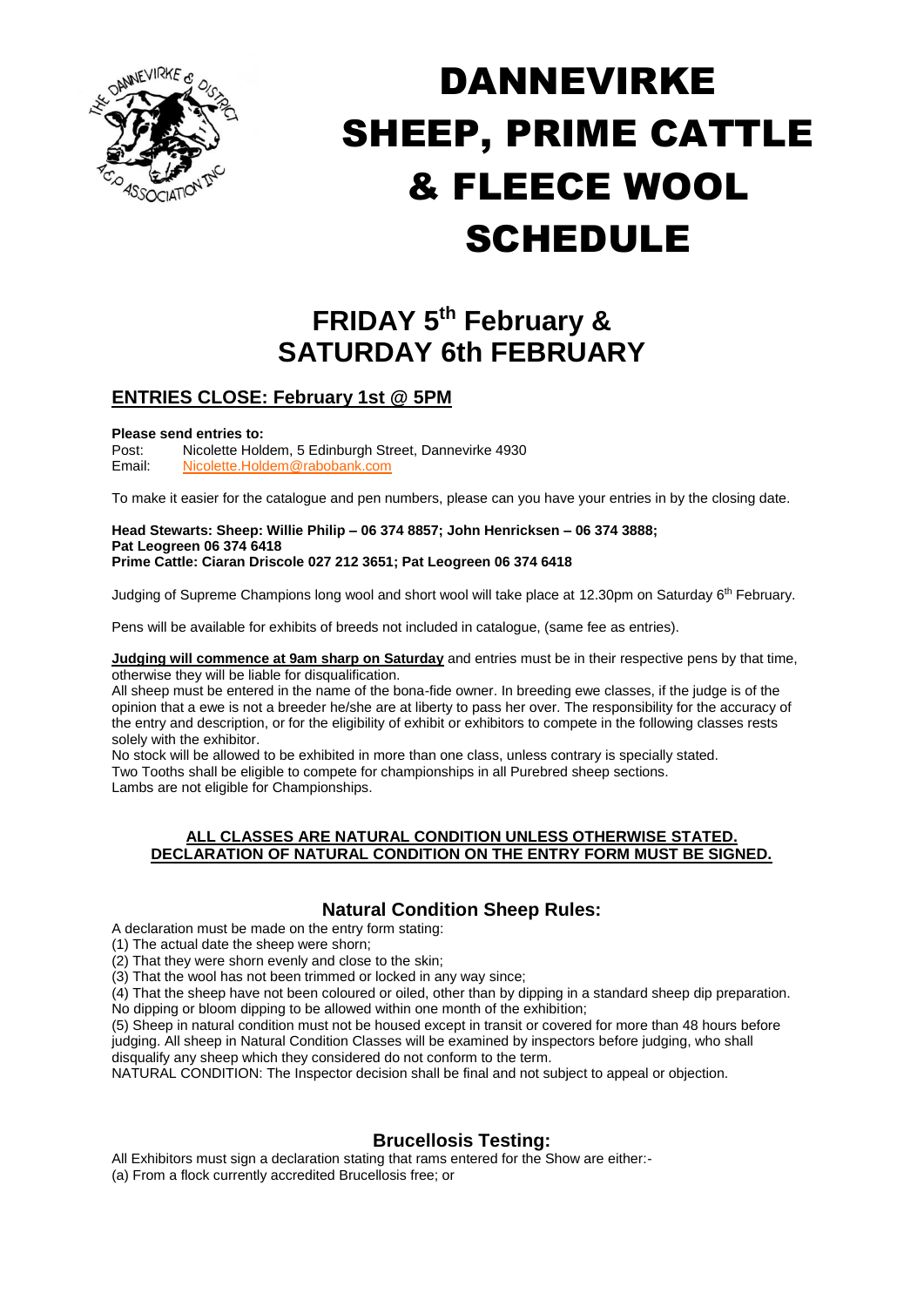(b) Have no palpable lesion of epididymitis and have received a negative test for ovine Brucellosis. Copies of the accreditation certificate must be forwarded with the entry form.

#### **Prize Money and Entry Fees:**

**Prizes unless stated are:** 1st – Products or \$20, 2nd - \$15, 3rd - \$10 First prize only for 3 or less entries. First and Second prizes only for 4 to 6 entries. Over 6 entries in a class full prize money will be paid.

Those registered for GST with regards to these activities are requested to write the GST number on the entry form. GST on prize money will be paid out at the show if numbers are supplied.

**Entry Fees:** \$12 for members and non-members. All entries fees are inclusive of GST.

The association reserves the right to substitute trophies in lieu of cash prizes or vice versa at their discretion, and the committee, whose decision is final, shall settle any disputes in connection with private prizes.

**ANDREW SMITH** has sponsored a special prize – to be drawn at the Dannevirke Alliance Plant on Wednesday 10th February at 1pm. This is a lucky draw with every Export Lamb exhibitor having a chance to win. Prize is a nights accommodation.

# SPONSORS TOWARDS PRIZE MONEY & PRODUCTS

Harwood Farm (Shaun Morgans) Litchfield Shirts ADB Williams Trust Dannevirke Vet Services Alliance Group Limited **Zoetis NZ Ltd** Hamish Schmidt Skellerup Dannevirke Dairy Supplies MCI & Associates The Great Hage Company Merrylees Hotel Andrew Smith **Example 20** 2ee Tags Rabobank NZ Ltd (Dvke branch) Merial Ancare BNZ (Dvke branch) **Harvey Farms** Hatuma Lime Co Ltd<br>
Carrfields Primary Wool **Tru Test**<br>
Dominion Salt Carrfields Primary Wool HB Branch Black & Coloured Sheep Breeders Assn Central Districts Perendale Club Novartis NZ Ltd Firth & Stephenson Ltd Fibre-Fresh Feeds Ravensdown Fertiliser **National Exercise State Bundlers** Dannevirke Hunting & Fishing Prenters Ready Mix Concrete Ltd Mark Bell Booth For Farms (NZ) Ltd Ballance Agri Neville Cammock Earthmovers Turton Farm Supplies Anderson Auto Electrician<br>
Dow Farmlands<br>
Dow Farmlands<br>
Cooper Animal Health<br>
Tumu Timbers Rurtec **Milligans** Food Silver Fern Farms Allflex Tony Peeti Engineering Ltd Shires Fruit & Vege Market Atkins Ranch Gallagher Te Maungahuia Farm (L & P Barnett) John & Pat Shannon Doug Lochead Painter **Example 20** Ernie Christison Farmlands **PGG Wrightson** Affco Naylor Lawrence & Associates Brian Martin (BRM Livestock Ltd) Westpac – Dannevirke Branch

**Tumu Timbers**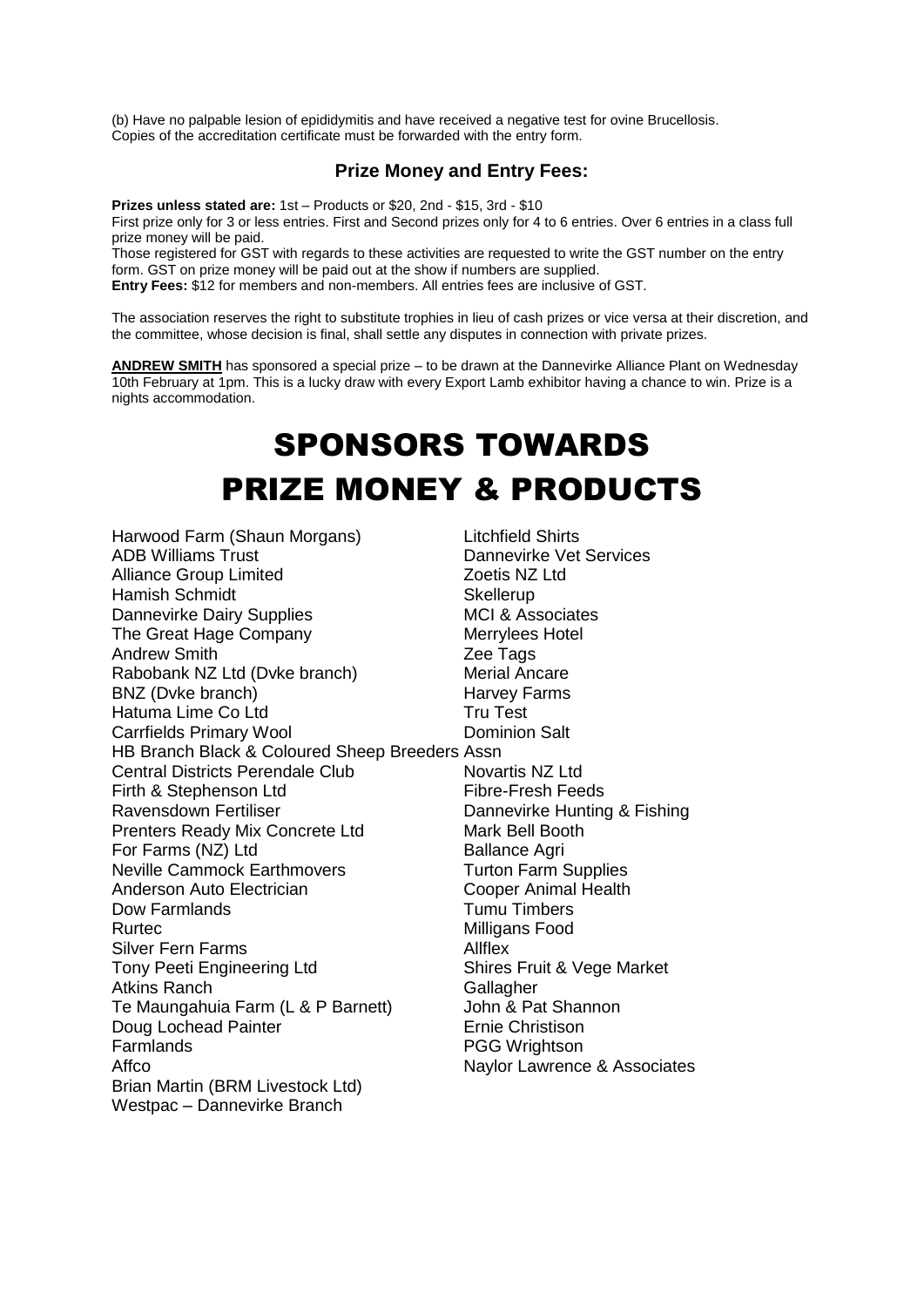# Please note Dorset Downs has moved to the STUD TERMINAL / MEAT BREEDERS

*The committee has decided to amalgamate the small classes to add a bit of competition to these sections*

#### **ROMNEYS**

For declaration requirements with entries in this section please refer to entry form.

- 1. One Ram over 21 months
- 2. One Ram under 21 months
- 3. One Ewe over 21 months
- 4. One Ewe under 21 months
- 5. One Ram lamb to be shorn no earlier than 15<sup>th</sup> November
- 6. One Ewe lamb to be shorn no earlier than  $15<sup>th</sup>$  November

#### **PERENDALES**

- 13. One Ram over 21 months
- 14. One Ram under 21 months
- 15. One Ram lamb in wool
- 16. One Ewe over 21 months
- 17. One Ewe under 21 months
- 18. One Ewe lamb in wool

#### **Dannevirke Dairy Supplies sponsored STUD WOOL / MATERNAL BREEDS**

Eligible breeds in the Wool/Maternal Stud Class:

Lincoln, Border Leicester, English Leicester, Cheviot, Coopworth, Finn, East Friesian, Merino and Composite Stud/Recorded sheep breeds. Other breeds entries are welcome at the discretion of the chief steward and judges Prize money for all classes: 1<sup>st</sup> \$60, 2<sup>nd</sup> \$45, 3<sup>rd</sup> \$25

- 19. One Ram over 21 months<br>20. One Ram under 21 months
- 20. One Ram under 21 months<br>21. One Ewe over 21 months
- 21. One Ewe over 21 months
- 22. One Ewe under 21 months<br>23. One Ram lamb shorn
- 23. One Ram lamb shorn
- 24. One Ewe lamb shorn

#### **Dannevirke Dairy Supplies sponsored STUD TERMINAL / MEAT BREEDERS**

Eligible breeds in the Terminal / Meat Stud Class:

Texel, Dorset Downs, Suffolk, South Suffolk, Poll Dorset, Southdown, Dorper, Oxford and Composite Stud/Recorded sheep breeds. Other breed entries are welcome at the discretion of the chief steward and judges Prize money for all classes: 1<sup>st</sup> \$60, 2<sup>nd</sup> \$45, 3<sup>rd</sup> \$25

- 25. One Ram over 21 months
- 26. One Ram under 21 months
- 27. One Ewe over 21 months
- 28. One Ewe under 21 months
- 29. One Ram lamb shorn<br>30. One Ewe lamb shorn
- One Ewe lamb shorn

#### **BLACK AND COLOURED**

Mr and Mrs D Weber Silver Tray for best black and coloured sheep. Hawke's Bay Branch of the Black and Coloured Sheep Breeders Association give \$10 for Champion Ram, Champion Ewe, Champion Lamb and Best woolled Black and Coloured Sheep

- 31. One Ram over 21 months<br>32 One Ram under 21 months
- 32. One Ram under 21 months<br>33. One Ewe over 21 months
- One Ewe over 21 months
- 34. One Ewe under 21 months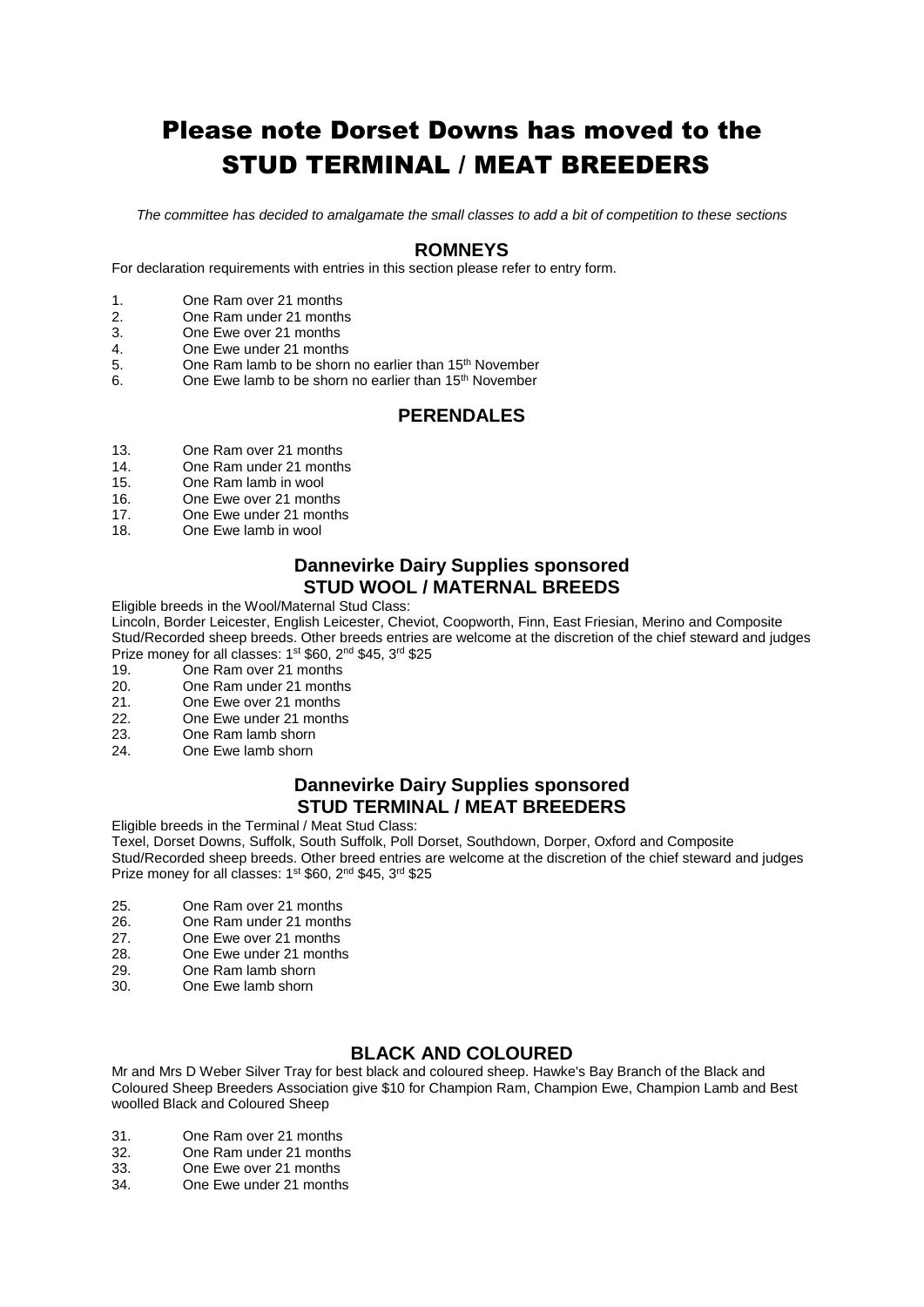- 35. One Ram lamb in wool
- 36. One Ram lamb (to be shorn on or after May 20<sup>th</sup> 2018)
- 37. One Ewe lamb in wool
- 38. One Ewe lamb shorn (to be shorn on or after May 20<sup>th</sup> 2018)

# JUNIOR STOCK JUDGING

#### **ADB WILLIAMS TRUST**

*have kindly sponsored this class*

**Time: 8am Venue: At the Shearing Shed on Saturday 6th February** *For Young Farmers 15-25 years approximately – Free Entry*

#### **Junior Stock Judging of:-**

| 8am    | 4 x Prime Lambs      |
|--------|----------------------|
| 9.30am | 4 x Fleece Wool      |
| 11am   | 4 x Prime Cattle     |
| 2pm    | 4 x Commercial Sheep |

#### **Times may change on the day depending on number of competitors**

Followed by Prize giving

Prizes to be confirmed on the day

#### **ALL BREEDS CHAMPION RAM LAMB & EWE LAMB**

The Champion Ram lamb and Ewe lamb from each breeds first place getters will get judged as the All Breeds Champion Ram and Ewe lamb.

## **PET LAMB AND CALF COMPETITION**

For exhibitors 14 years and under. Lambs and Calves judges mainly on care and attention. Milligan Food Group has sponsored these classes with product prizes Judging at approximately 11am next to the sheep pens. **Free Entry**

- 40. Pet lamb long wool
- 41. Pet lamb down cross<br>42. Pet Calf best dairy type
- 42. Pet Calf best dairy type<br>43. Pet Calf best beef type
- Pet Calf best beef type

#### **Additional Pet Lamb Competition** Dressed up Lamb Competition

Prize money to be announced – sponsored by Dannevirke A & P Assn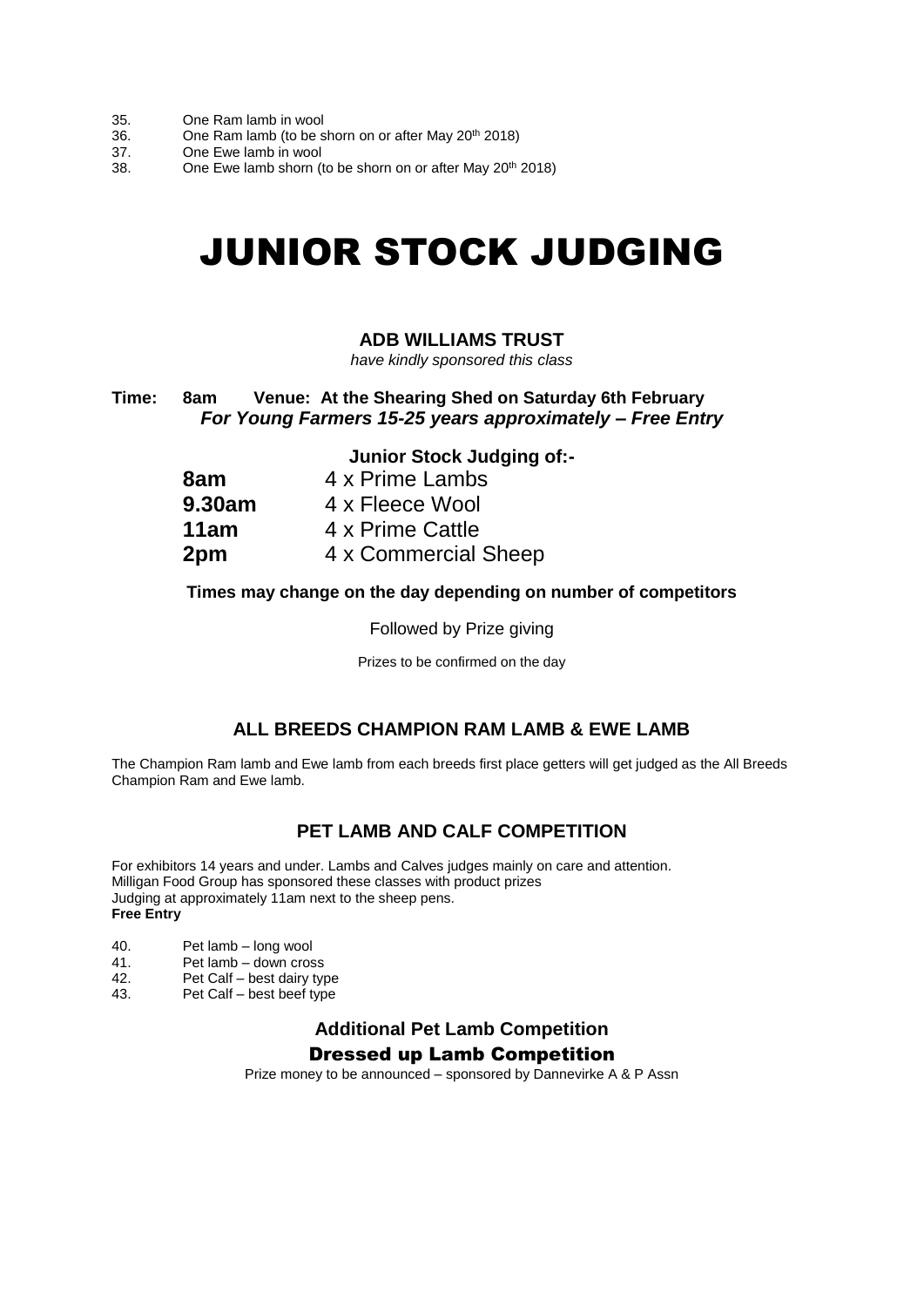#### **FARMERS CLASS**

The family of the late James Livingstone donate a Perpetual Challenge Cup for the most points in the Farmer's Classes. Estate Annie Holden donates a Challenge Cup for the most points in the Farmer's Class. JF Symes donates a Challenge Cup for the best Single 2th Ewe in the Farmer's Class. George Scott Memorial Cup for the best pen of 3 Crossbred Lambs in Class 50. Mr & Mrs DM MacDonald Silver Waiter for the winner of Class 53.

#### **Special Prize donated by Hamish Schmidt to the value of \$100 for most points scoring within the Farmer's Class**

50. **TP Engineering & Neville Cammock Earthmovers** – Three Crossbred Ewe Lambs suitable for breeding **Entry Fee: \$12** Prizes: 1st - \$110, 2<sup>nd</sup> - \$65, 3<sup>rd</sup> - \$40

51. **HARWOOD FARM** – Crossbred 2th Ewe Competition. Suitable for breeding. (Single) **Entry Fee: \$15** – Stud breeders are not eligible for entry Prizes: - 1<sup>st</sup> - \$250 Voucher, 2<sup>nd</sup> - \$100 Voucher, 3<sup>rd</sup> - \$75 Voucher, 4<sup>th</sup> - \$50 Voucher, 5<sup>th</sup> - \$25 Voucher

52. **HARWOOD FARM** – Crossbred 2th Ewe Competition. Single 2th Ewe that has reared a lamb or lambs as a hogget Date of Shearing must be given on the entry form. **Entry Fee: \$15** – Stud breeders are not eligible for entry Prizes: - 1<sup>st</sup> - \$250 Voucher, 2<sup>nd</sup> - \$100 Voucher, 3<sup>rd</sup> \$75 Voucher, 4<sup>th</sup> - \$50 Voucher, 5<sup>th</sup> - \$25 Voucher

53. **ADB WILLIAMS TRUST** – 3 x 2th Ewes under 21 months suitable for breeding. Open to all wool breeds. Date of shearing must be given on entry form **Entry Fee: \$12** Prizes: 1st - \$110, 2<sup>nd</sup> - \$65, 3<sup>rd</sup> - \$40

## **FLEECE WOOL**

#### **Fleece Wool Section is kindly sponsored by Carrfields Primary Wool**

#### **PLEASE NOTE WHITE FLEECES WILL BE JUDGED ON FRIDAY 5th JANUARY**

All exhibits to be properly packed and labelled with exhibitors name and number of the class and delivered to the wool room no later than 9am Friday. Exhibitors are requested not to tie individual fleeces with string but to roll them only and place in suitable wrapping which must have the owners name attached. All fleeces are to be shown skirted.

The LG Cross Perpetual Challenge Cup for most points in Fleece Wool. IAM Lange donates a Perpetual Challenge Trophy for the Champion Fleece

Tararua Golden Fleece prize of \$50 for a fleece grown in the Tararua District.

**Prizes in each class:** 1<sup>st</sup> \$15, 2<sup>nd</sup> \$10, 3<sup>rd</sup> \$5. **Entry fee** is \$5 per fleece.

- 100. Fleece from Crossbred Hogget shorn as a lamb 34 micron and finer<br>101. Fleece from Crossbred Hogget shorn as a lamb, not finer than 34 mi
- Fleece from Crossbred Hogget shorn as a lamb, not finer than 34 microns
- 102. Fleece from Crossbred Hogget not shorn as a lamb. All microns
- 103. Fleece from Crossbred flock Ewe 34 microns and finer
- 104. Fleece from Crossbred flock Ewe 35 microns and stronger
- 105. Romney Ewe fleece, all microns
- 106. Romney Hogget fleece
- 107. Perendale Hogget fleece, 33 microns and finer
- 108. Perendale Ewe fleece, 25 microns and finer

Judges may at their own discretion change fleece classes in 101-103 from one class to their correct without prejudice to the exhibitor, but interchanging in classes 105 to 107 or vice versa will not be permitted. Fleeces in these classes not conforming will be marked down accordingly, those who have their exhibits changed to apply to the stewards in charge who will inform them where their exhibits have been placed. Only wool from the current season is eligible.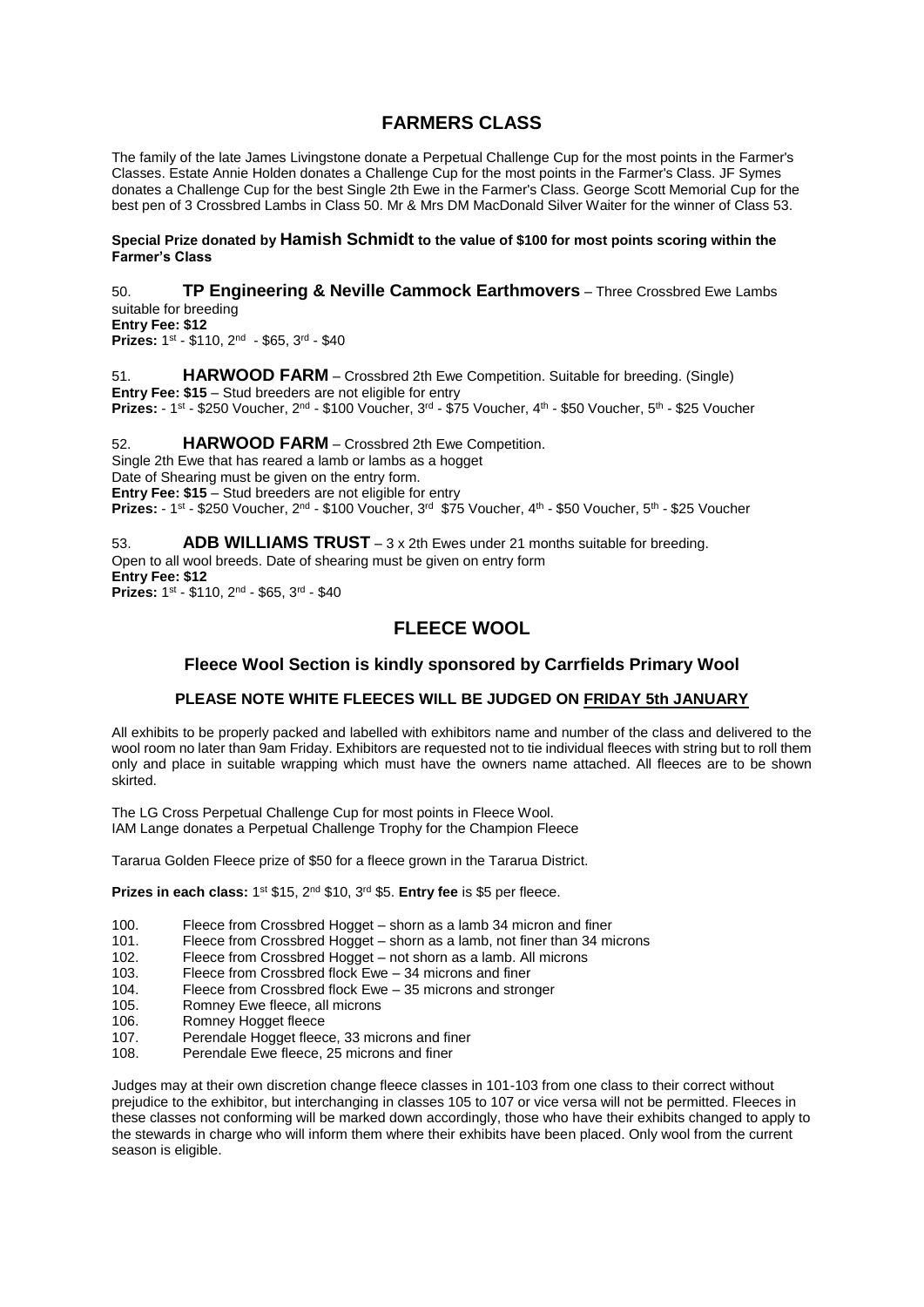## **BLACK AND COLOURED FLEECE WOOL**

Conditions as for white fleeces. Fleeces must be from the 2019 shearing. The weight of the fleece will be taken into account in the judging. Judge will use the Black and Coloured fleece judging cards. Hawke's Bay Black and Coloured Sheep Breeders Association give sponsorship for the Champion Fleece. Judging will be on Saturday 6th February, please have your fleeces in the wool room by 9am.

- 109. Hogget, shorn as a lamb
- 110. Mature fleece, 31 micron and finer
- 111. Mature fleece, 33 micron and stronger

## ALLIANCE GROUP LIMITED SPONSORED EXPORT LAMBS

#### **PLEASE PUT YOUR ALLIANCE GROUP LTD CLIENT NUMBER ON ENTRY FORM**

This competition will be run in two sections.

Pens may be Wether, Ewes or Rams, ie, pens may comprise of all three.

Pacific Freezing NZ Ltd Perpetual Cup for best pen of three lambs on hook.

Alex McLead Perpetual Cup for most points in Prime Lamb classes.

Messrs Nelson Ltd Challenge Cup for most points in Prime Lamb classes on hoof.

**Judging –** On the hoof Saturday 6th February at 9am.

On the hook Wednesday 10th February at 1pm, Dannevirke Alliance Plant.

All lambs to be in natural condition and penned by 9am, and will be branded on arrival. Judging commences at 9am sharp.

**Payment:** All exhibitors must agree to their lambs being killed by Alliance Group Limited, Dannevirke who will purchase carcasses at schedule rates. Exhibitors GST number must be supplied on entry form. This is necessary for payment arrangements to be made by Alliance Group Limited. All interested parties are extended a cordial invitation to be present at 1pm Wednesday where the presentation of the Hooks competition will be completed along with some comments made by the judge followed by cup of tea. **Entry Fee:** \$12

#### **Overall Champion:**

Cup for best pen of 3 lambs (15-18kg & 18.1-23kg).

Criteria being within 2 given weight ranges Y & P grades only. The highest yielding % of all 3 lambs combined, of the 3 primal areas, leg, loin and shoulder judged by the Viascan @ the Dannevirke Alliance Plant.

**Prizes:** There are on the hoof and hooks:  $1^{st}$  - \$110,  $2^{nd}$  - \$60,  $3^{rd}$  - \$40,  $4^{th}$  - \$30,  $5^{th}$  – Merrylees Hotel Voucher for \$25 Champion pen on hoof and hook receive \$50 sponsored by Firth & Stephenson Ltd. Lucky draw kindly sponsored by Andrew Smith for exhibitors in prime lamb classes for one nights accommodation.

Special prize: If a pen wins both Hoof and Hook Champion pen a prize of \$100 sponsored by Te Maungahuia Farm.

60. Three Export Lambs – 15-18kg. Lambs most suitable for European Export Market PM/YM grades

61. Three Export Lambs 18.1-23kg. Lambs most suitable for North American Export Market. PX/YX grades